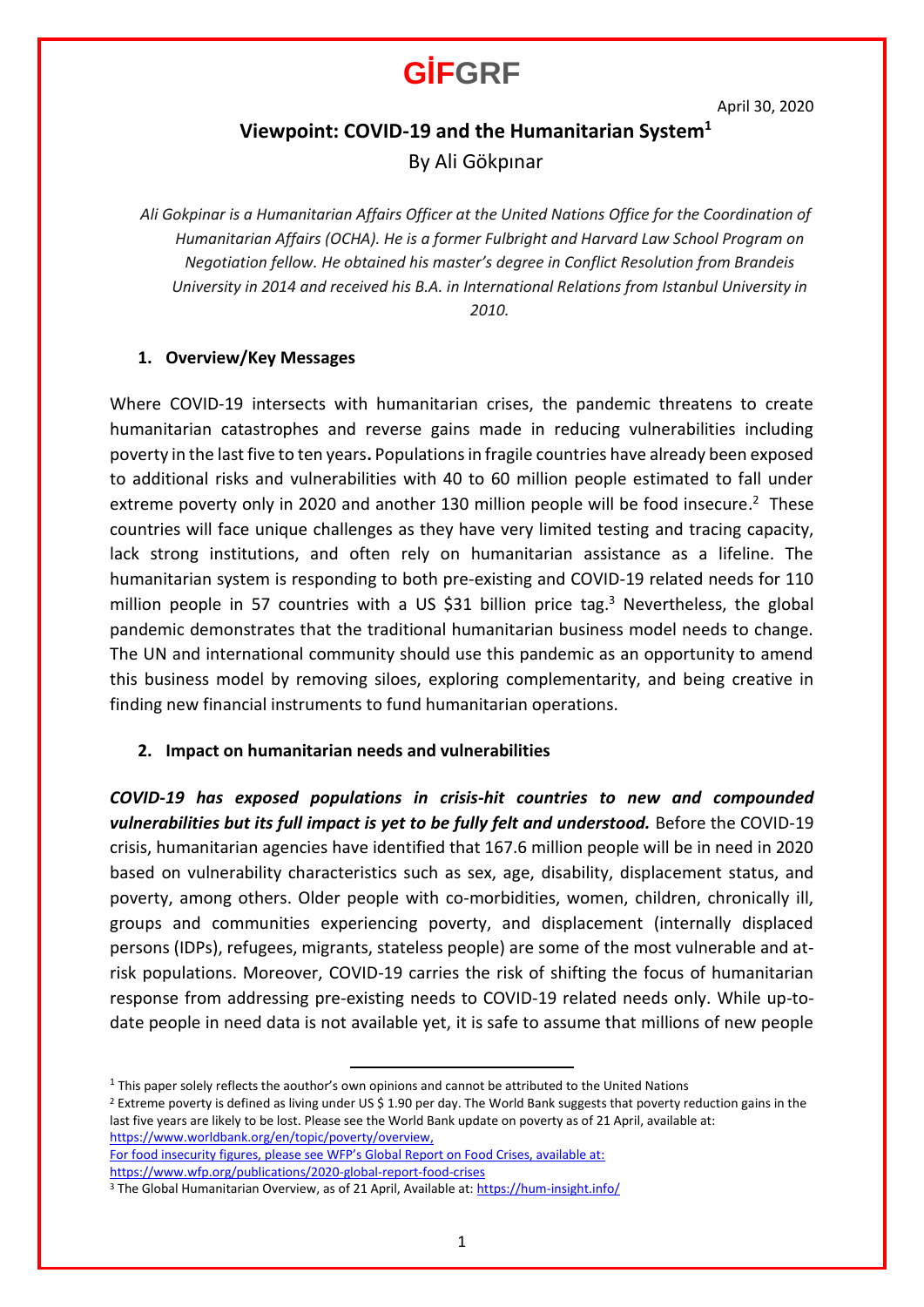will now require humanitarian aid. This is because most humanitarian crisis-hit countries have weak or partially functioning health systems. In some countries such as Syria, Yemen, and Afghanistan hundreds of medical facilities have been damaged or destroyed due to years of crisis while thousands of health care staff have been internally and externally displaced, depriving these countries of the human capital required to confront COVID-19.

*Testing, tracing, and treatment capacities in some of the crisis-hit countries are either nonexistent or barely available.* As of 21 April, there are 16,884 confirmed cases with 650 confirmed deaths in 25 crisis-hit countries.<sup>4</sup> While these figures may appear low, one should note that testing, tracing, and treatment capacities are limited in these countries, meaning it is difficult, if not impossible, to know the true scale of infections in them. Even with limited infections, some of these countries will struggle to cope with the health impact of COVID-19. Take Somalia, for instance. There are **zero ventilators** in the country, meaning severe COVID-19 patients will not receive the required oxygen treatment to survive. The Central African Republic and Mali only have three ventilators each, hence, there is one ventilator per two million people in the former and one per 6.5 million people in the latter.<sup>5</sup>

*Beyond health impacts, the COVID-19 pandemic represents a crisis of unprecedented proportions in terms of food security, access to essential services, and shelter.* The economic consequences of COVID-19 will mean that millions of people will lose their income and livelihoods and will have reduced purchasing power pushing them to become food insecure. In addition to 135 million people currently requiring food assistance in 2020, another 130 million people could be pushed to the brink of starvation by the end of the year.<sup>6</sup> Of note is the situation in Yemen where 20 million people or 2 in 3 people depend on food assistance for their survival, and more than one million children are already suffering from wasting.<sup>7</sup> Families will have to face the stark choice of skipping a meal or reducing portions to feed their children while not being able to afford key items such as clean water or soap to prevent COVID-19. Dilemmas will also emerge as populations look for economic opportunities and want to move to various parts of a country; should they be allowed to move and increase the risk of spreading the virus or should they remain in their place of residence but face food insecurity and hunger?

*COVID-19 containment measures such as physical distancing and confinement generate additional challenges for vulnerable populations*. How can internally displaced persons and refugees sheltering in densely populated camps with squalid living conditions implement physical distancing? There are 77 thousand refugees per km in the Kutupalong camp in Cox's

<sup>6</sup> The World Food Programme Chief's Statement to the Security Council as of 21 April, Available at:

<sup>4</sup> COVID-19 Pandemic in Locations with a Humanitarian Response Plan, As of 21 April 2020, Centre for Humanitarian Data. Available at:<https://data.humdata.org/visualization/covid19/>

<sup>5</sup> 10 African Countries Have No Ventilators. That's Only Part of the Problem, as of 17 April. The New York Times, Available at[: https://www.nytimes.com/2020/04/18/world/africa/africa-coronavirus-ventilators.html](https://www.nytimes.com/2020/04/18/world/africa/africa-coronavirus-ventilators.html)

<https://www.wfp.org/news/wfp-chief-warns-hunger-pandemic-covid-19-spreads-statement-un-security-council> <sup>7</sup> Yemen Emergency Food Security Dashboard, as of March 2020, Available at:

[https://docs.wfp.org/api/documents/cba89edb470f4816b0a335fa1a088555/download/?\\_ga=2.60862316.1927053337.158](https://docs.wfp.org/api/documents/cba89edb470f4816b0a335fa1a088555/download/?_ga=2.60862316.1927053337.1587541521-128303918.1581347618) [7541521-128303918.1581347618](https://docs.wfp.org/api/documents/cba89edb470f4816b0a335fa1a088555/download/?_ga=2.60862316.1927053337.1587541521-128303918.1581347618)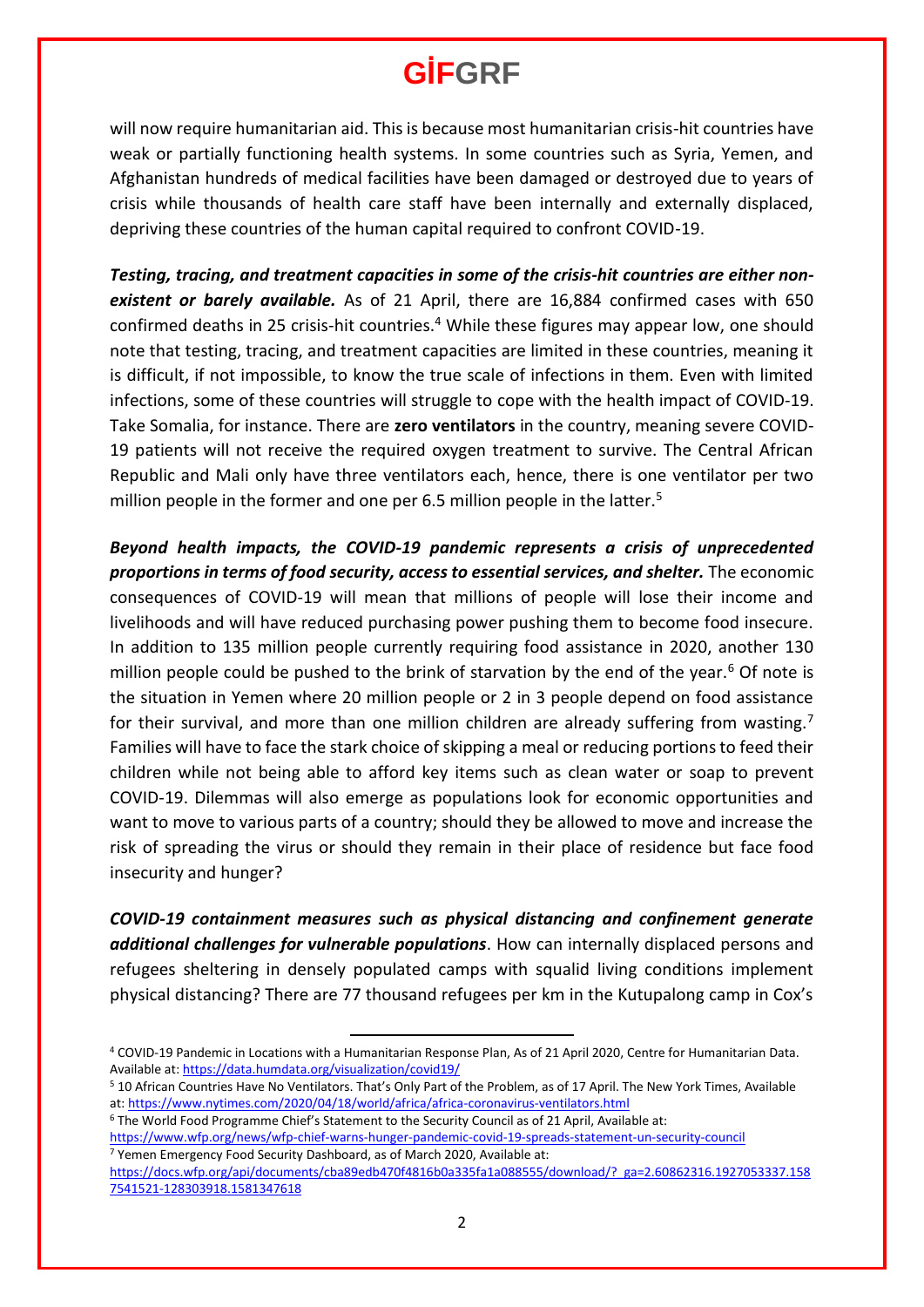Bazaar, Bangladesh which is seven times higher than the population per km in New York City.<sup>8</sup> Considering that there are over one million refugees living in this camp with limited health care and sanitation services, COVID-19 could spread like a wildfire in this camp as well as hundreds of other camps in Lebanon<sup>9</sup>, Syria, Yemen, Somalia, and elsewhere. Finally, schooling has been suspended in many humanitarian crisis contexts with 250 million children<sup>10</sup> running the risk of not being able to return to school, potentially dropping out and risking missing their vaccination, which then could lead to another series of health problems.

### **3. Impact on humanitarian operations and system**

The humanitarian system is responding to pre-existing needs and adapting quickly to respond to COVID-19 related humanitarian needs across the globe by providing crucial information and data to inform public health responses, appealing for a global ceasefire, mobilizing health supplies and expertise, and advocating for resources, among others, to reach the most vulnerable. Country operations have either adjusted or are in the process of modifying their operations in crisis-hit countries to respond to pre-existing and COVID-19 needs as effectively as possible. Yet, much more is needed as the humanitarian system faces significant questions and challenges ranging from logistics and humanitarian access to lack of funding and coordination set-up challenges.

**3.1. Limited humanitarian access and disrupted logistics networks:** Although humanitarian access is still possible in many parts of the world, several COVID-19 related constraints including border closures, curfews, suspension of international flights, restrictions on exports, and limitations on points of entry have emerged and restricted effective response. These constraints primarily affect humanitarian personnel and movement of goods into and within a country thereby resulting in limited capacity and goods to deliver aid. For instance, the United Nations Humanitarian Air Service (UNHAS), which flies humanitarian personnel in some of the most difficult operations where commercial flights are either non-existent or do not comply with safety procedures, has grounded its planes in some of the key humanitarian operations such as Yemen and operates with limited capacity in others. Humanitarian actors in Syria, South Sudan, Nigeria, and Colombia have put in place enabling measures such as exemptions to travel restrictions for humanitarian staff to ensure continuity of humanitarian operations while UNHAS is working to set up air bridges in regional hubs to ease the movement of goods. These, however, raise questions as to whether such exemptions could do harm (through staff movement and goods which could increase the risk of transmission), whether the benefits of operating with exemptions for humanitarian agencies outweigh the

8 Can I Stay or Can I Go Now? Longer Term Impacts of COVID-19 on Global Migration as of 21 April, CSIS, Available at: <https://www.csis.org/analysis/can-i-stay-or-can-i-go-now-longer-term-impacts-covid-19-global-migration> <sup>9</sup> How COVID-19 is limiting healthcare access for refugees in Lebanon, as of 21 April. Available at: <https://www.thenewhumanitarian.org/feature/2020/04/21/Lebanon-coronavirus-refugee-healthcare> <sup>10</sup> UNICEF estimates that 250 million children live in conflict affected countries which declared school closures as a result of COVID-19.. See the statement from the UNICEF Executive Director Henrietta Fore[: https://www.unicef.org/press](https://www.unicef.org/press-releases/covid-19-global-ceasefire-would-be-gamechanger-250-million-children-living-conflict)[releases/covid-19-global-ceasefire-would-be-gamechanger-250-million-children-living-conflict](https://www.unicef.org/press-releases/covid-19-global-ceasefire-would-be-gamechanger-250-million-children-living-conflict)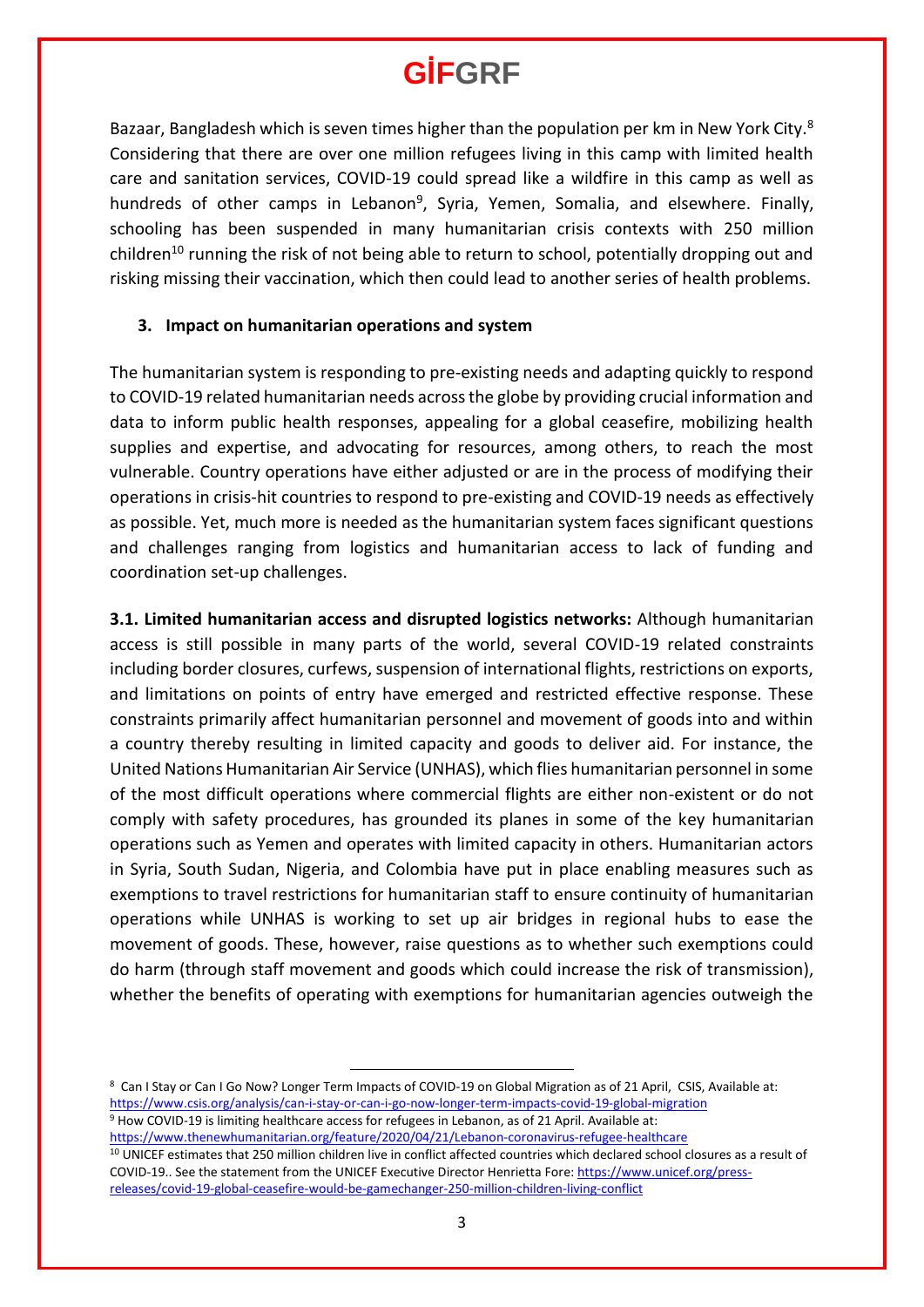risks and duty of care to staff, and, how international humanitarian organizations could sustain working remotely, especially considering the financial and operational costs involved.

**3.2. National governments and local actors' leadership:** COVID-19 has the potential to alter the dynamics between international and local humanitarian organizations and governments. International humanitarian agencies often hold significant power when compared with national organizations, which do not have access to international funding opportunities and are often left out of international coordination mechanisms. With international staff having to work remotely, local actors are on the front line of the COVID-19 response as humanitarian work requires field presence and acceptance from local communities. Combined with years of advocacy to localize humanitarian response and ease local organizations' access to funding opportunities, and understanding of local systems and traditions, local organizations are in a prime position to claim a bigger and powerful role in humanitarian response pending donor buy-in. Simultaneously, governments are re-asserting their leadership in public health response and scrutinizing the work of international agencies more than ever. More than 120 countries including several crisis-hit governments have introduced, adapted or expanded social protection systems which enable affected communities to remain resilient and maintain their living conditions. This does not only highlight governments' crucial role in fighting COVID-19's health and non-health impacts but also brings to the fore some inherent weaknesses in the traditional humanitarian business model, i.e. provision of short-term assistance that only addresses symptoms of a crisis. The key indicator of government and local actors' leadership and role in humanitarian aid will be whether governments could extend social protection and other assistance to IDPs, refugees, and other vulnerable groups without discrimination and based on needs.

**3.3. International aid business model and architecture:** Although COVID-19 is a public health matter, its non-health impact is and will be devastating in crisis-hit countries raising questions as to whether current business models and international coordination frameworks are fit for purpose. There are currently three parallel response efforts underway; (1) public health response led by the World Humanitarian Organization in support of national governments, (2) humanitarian response coordinated by the UN (United Nations) Office for the Coordination of Humanitarian Affairs and the UN High Commissioner for Refugees (for refugee contexts), and (3) socio-economic development response coordinated by UN Development Coordination Office. In addition, the World Bank, and the International Monetary Fund, while part of the broader UN system, have their own support schemes. Each aid framework then has its own coordination and response plan both at the global and country-level resulting in potential duplications and siloed approaches to reduce vulnerabilities of affected populations, competition over scarce resources as well as mandates thereby limiting the effectiveness of the system. Could the international community afford to maintain such an approach in the aftermath of COVID-19? Current developments show the system will have to adjust and advance a unified and system-wide framework that is fit for purpose.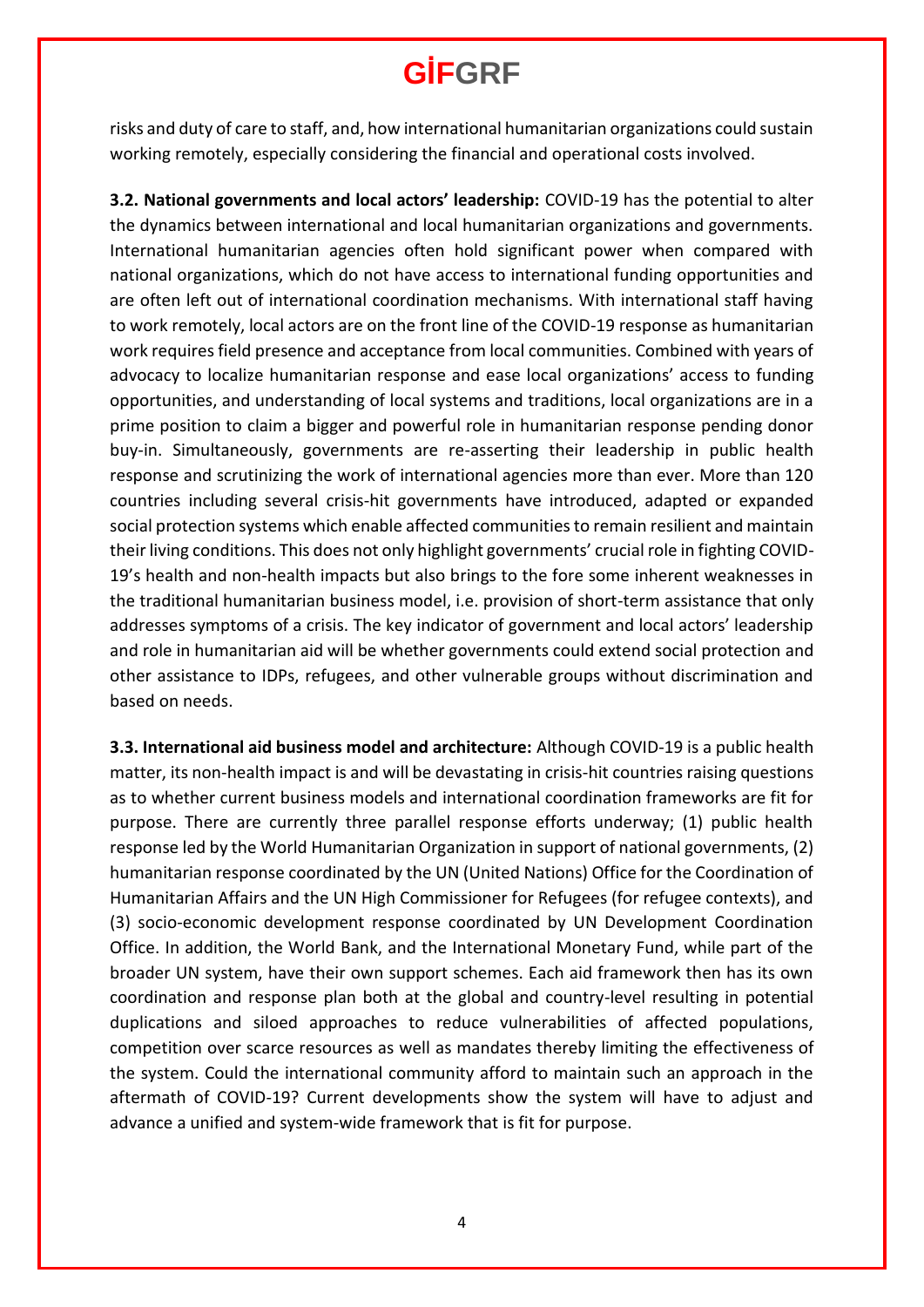**3.4. Humanitarian financing:** Even prior to COVID-19, the humanitarian system faced funding shortages given the exponential growth in needs and scarce resources. In 2020, humanitarian organizations initially appealed for US\$ 29 billion and have then asked for another US\$ 2 billion, with a funding level of only 10 percent as of 23 April.<sup>11</sup> The Ebola emergency taught us that swift and resource-sufficient action is key to limit transmission, yet, the funding level for the COVID-19 humanitarian response is currently at 30 percent, ringing alarm bells for the health and well-being of populations in some of the most difficult contexts. Simultaneously, the US Government, one of the largest donors of the UN and WHO (World Health Organization), has suspended funding to the WHO until a review of WHO's handling of the COVID-19 is completed, stretching resources and complicating the race against time to save lives and livelihoods.<sup>12</sup> Hence, the sustainability of current humanitarian financing mechanisms and tools are in question as are the pillars of the multilateral system upon which the humanitarian system is built. Neither humanitarian organizations nor fragile countries can afford to rely on funding mechanisms that are not fast, predictable, and based on a shared responsibility principle. In the short-term, a quick solution could be to rapidly upskill national and local health care workers and expanding partnerships with industries that can pro bono produce supplies such as PPEs (Personal Protection Equipments), tests, and other medical supplies. Simultaneously, fragile countries may opt to use the World Bank and the International Monetary Fund tools to deal with COVID-19, but the humanitarian community will need to find other solutions that will reduce dependency on big donors for the medium and long-term. Such solutions may include investments in insurance products, regional preparedness and solidarity funds that can be triggered regardless of the category of emergency/need (peace, development, humanitarian, public health), NGO Liquidity Fund, local private fundraising, and anticipatory financing mechanisms that can be triggered on the basis of risk thresholds. . These solutions will need to consider experiences with the World Bank's Pandemic Bond Instrument and balance out requirements for a swift and predictable response vis-à-vis return expectations of investors.<sup>13</sup>

#### **4. Moving Forward**

The humanitarian community will need to recognize the gravity of challenges posed by COVID-19 ranging from its impact on a trembling multilateral order and respect for norms, the size of needs vs limited resources, and effectiveness and agility of its business model. These challenges cannot be addressed at once, and the focus should remain on responding to COVID-19's impact. Nevertheless, there are several opportunities that we can and should take advantage of in humanitarian response. First, we can extrapolate some lessons learned from the Ebola emergency as well as the ongoing COVID-19 response to inform and adjust the humanitarian business model and architecture. We have seen an increasing number of public

<https://www.ft.com/content/693f49e8-b8a9-4ed3-9d4a-cdfb591fefce>

<sup>11</sup> The COVID-19 Global Humanitarian Response Plan will be updated on a monthly basis and financial requirements are likely to increase as the impact of the crisis is felt in crisis-hit countries.

<sup>&</sup>lt;sup>12</sup> Trump suspends funding to World Health Organization, Financial Times, Available at:

<sup>13</sup> World Bank pandemic bond instrument fails in COVID-19 response, as of 7 April, Available at: <https://www.brettonwoodsproject.org/2020/04/world-bank-pandemic-bond-instrument-fails-in-covid-19-response/>